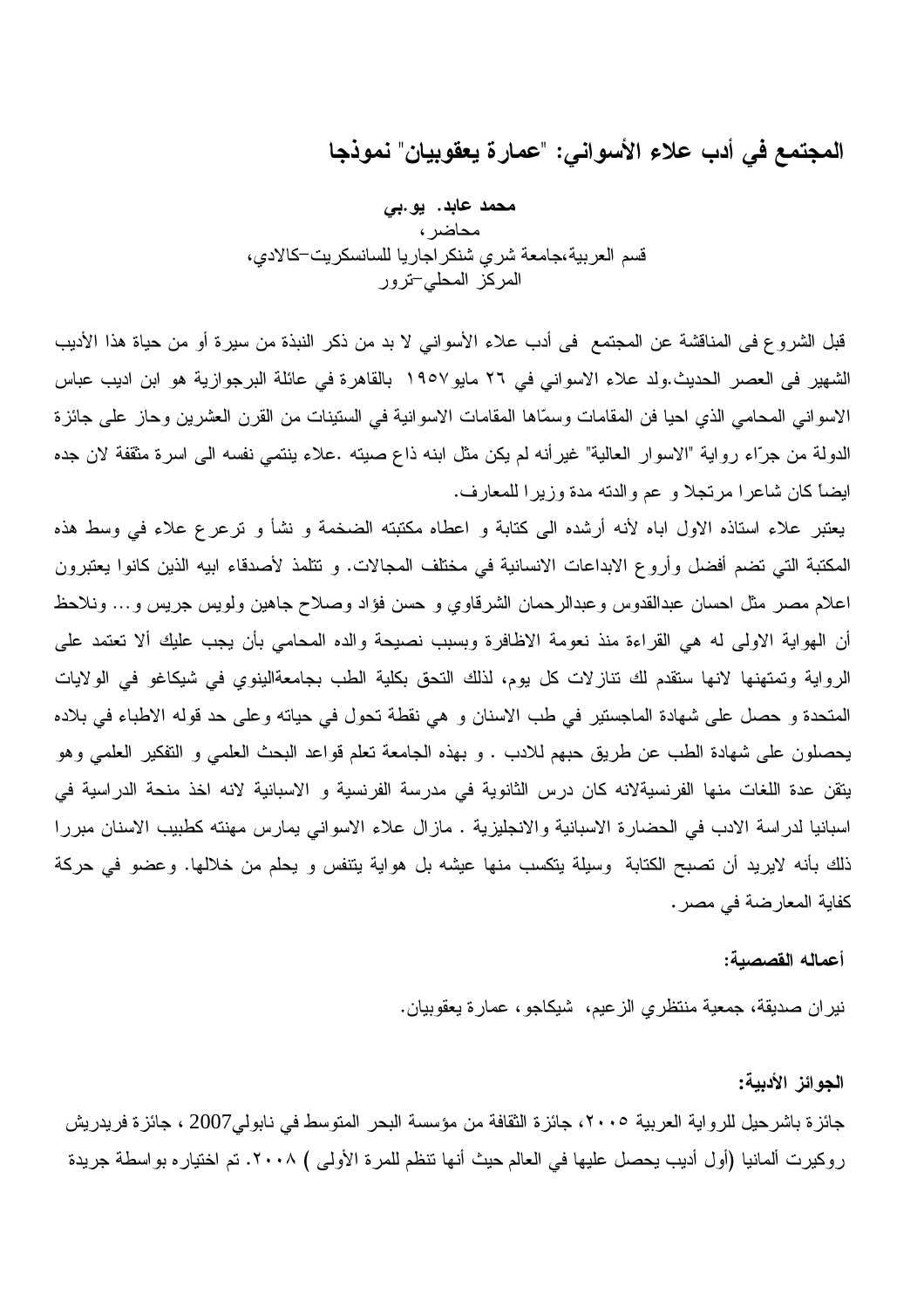النايمز البريطانية، كواحد من أهم خمسين روائياً في العالم تمت ترجمة أعمالهم إلى اللغة الإنجليزية خلال الخمسين عاماً الماضية.

## عمارة يعقوبيان

ظلت روايته عمارة يعقوبيان الرواية الأعلى مبيعاً في العالم العربي لمدة خمس سنوات، وقد تراجعت الأن إلى المرتبة الثانية لتترك المرتبة الأولى في التوزيع لروايته الجديدة شيكاجو التي حققت ١٣ طبعة في أقل من عام ونصف، وصدرت منها حتى الأن الترجمة الفرنسية التي تلقتها الأوساط الأدبية والصحفية الفرنسية بحفاوة كبيرة ودخلت قائمة الأعلى مبيعات في فرنسا. قد صدرت مؤخراً الترجمات الإنجليزية والألمانية والإيطالية والنرويجية والدانمركية، وتصدر بقية اللغات خلال هذا العام. ترجمت أعماله الأدبية إلى27 لغة أجنبية، وتصدرت رواية عمارة يعقوبيان قائمة الكتب الأعلى مبيعًا في ايطاليا وفي فرنسا، حيث واختارتها مجلة لير لتكون في المرتبة السادسة بين أهم ٢٠ كتاباً صدرواً في فرنسا خلال عام ٢٠٠٦، وقد اختارتها مجلة نيوزداي الأمريكية كأهم رواية مُترجمة في الولايات المتحدة لنفس العام.

## الشخصيات في رواية عمارة يعقوبيان

يعرض علاء الاسواني فصولا من حياة مجموعة من شخصيات كانت تسكن العمارة ،شخصيات تباينت اعمارها و مستوياتها الطبقية و طموحاتها و مصائرها . نحن نناقشها على حسب عرض دورها على النوالي: نبدأ بزكي بك الدسوقي الابن الاصغر لعبد العال باشا الدسوقي القطب الوفدي المعروف وأخر بقاياه. يشكل بالنسبة لسكان شارع سليمان باشا شخصية فلكلورية محبوبة عندما يظهر ببدلته صيف شتاء. ابوه من كبار اثرياء قبل الثورة وهو تعلَّم الهندسة في جامعة باريس في فرنسا . و أن لم تقم ثورة ١٩٥٢و لم تتزع املاكهم في دورة الاصلاح الزراعي و نوزيعها على الفلاحين يستطع ان يلعب دورا سياسيا بارزا في مسرح مصر بسبب نفوذ ابيه وهو ناقم إذن على ثورة بوليو بكل رموزها و شعاراتها وتوجهاتها السياسية لانها ضيعت عليه فرص الترقي في كوادر حزب الوفد و مناصب الحكم .

لم يلبث مكتبه الهندسي الذي افتتحه في عمارة يعقوبيان أن باء بالفشل من جّراء نكبة موت ابيه و تحول مع الايام المي مكان يقضي فيه زكي بك وقت فراغه اليومي حيث يقرأ الجرائد و يحتسى القهوة ويثرثر اصدقاءه ويلقى عشيقاته . عاش زكي بك شبابه و رجولته وكهولته حتى امتد عمره الى خمس و ستين عاما دون زواج. نلاحظ ان إخفاقه في حياته لايرجع الى الثورة فقط و إنما برجع الى فتور همته و تعوّده الى حياة اللهو و مصاحبة الغانيات وبتعبير أخر نتمحور حياته غالبًا حول كلمة واحدة و هي المرأة و المرأة بالنسبة له يعني كل شيئ و نذوق كل انواع المرأة و هذه النجارب الجنسية جعلته خبيرًا حقيقيا بالمرأة ودائرة المعارف الجنسية الجبارة على حد قول علاء الاسواني . كان زكي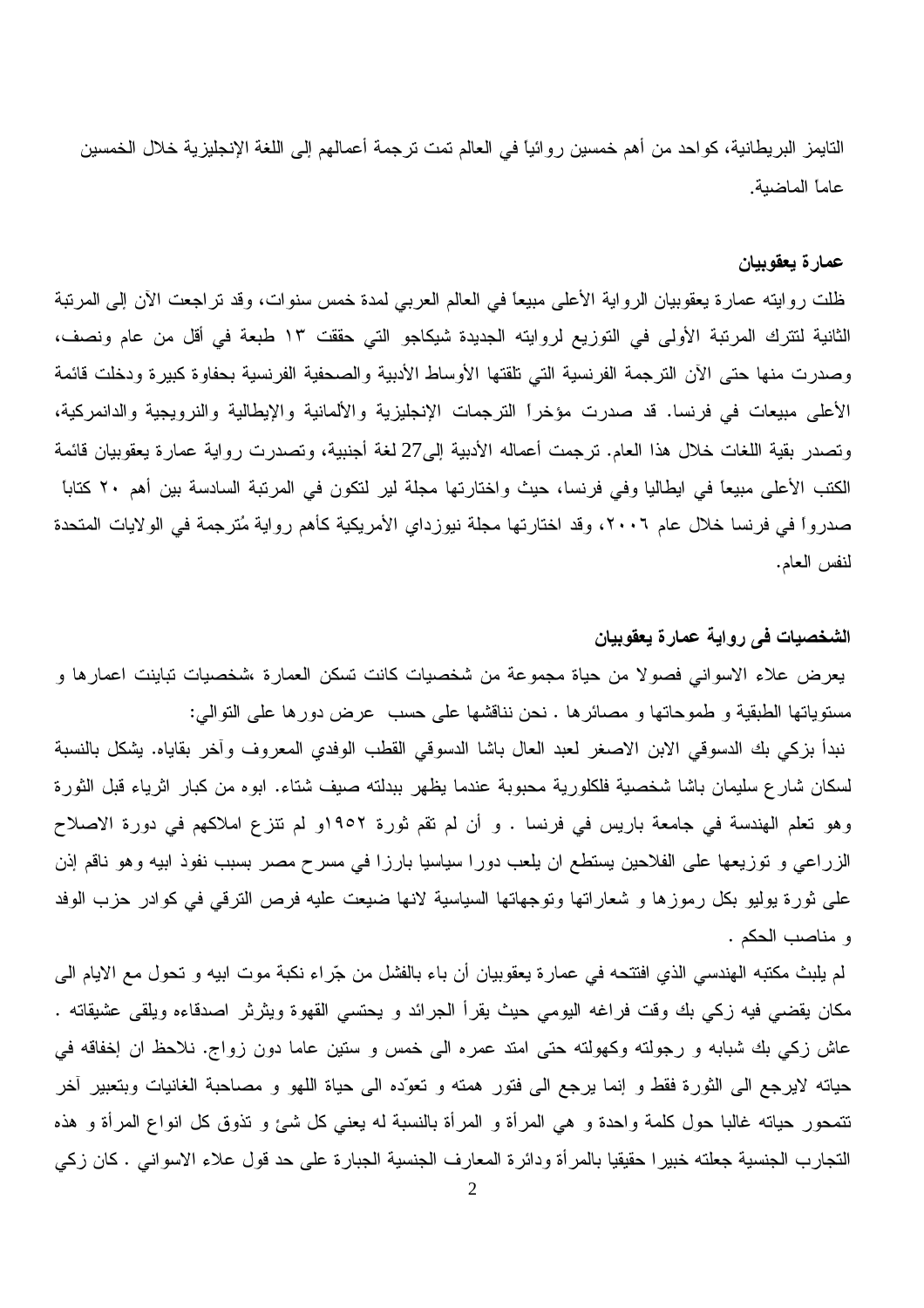بك يخوض صراعا بائسا مع اخته التي نشاركه سكني شقته و التي كانت تسعى سعيا جادا للاستيلاء على ثروته في حياته و قبل مماته وطرده من بيته بحجة ضياع خاتمها و قد بلغ هذا السعى ذروته بمحاولته الحجر عليه و القاء القبض عليه حينما اخلي ببثينة عريانيين .غيرأن زكي بك فاجأ أخته بزواجه من بثينة السيد و هي فتاة في عمر احفاده. لنلاحظ وصف الاسواني السحري لنرى مدى براعته ومهارته : عندما يظهر عليهم ببدلته الكاملة صيف شتاء التي تخفي باتساعها جسده الضئيل …. وجهه المتغضن العجوز و نظارته الطبية السميكة و أسنانه الصناعية اللامعة وشعره الاسود المصبوغ بخصلاته القليلة من اليسار الى أقصى يمين رأس بهدف تغطية الصلعة الفسيحة الجرداء ، باختصار يبدو زكي الدسوقي اسطوريا على نحو ما( عمارة يعقوبيان ص٩-١٠).

الشخصية الثانية على نوالي دوره ونواجدها في الرواية ،هو الحاج محمد عزام هو رجل انيق القامة رغم انكسار سنه ولولا هذه الشظف و سنه المتقدمة التي تركت اثرها على مسحته لبدا كنجم سينمائي . الحاج عزام الذي بدأ حياته ماسحا للاحذية او عمل مدة كفراش ثم إختفى بعد ذلك اكثر من عشرين سنة وظهر فجأة و قد حقق الثروة الطائلة لإنجاره بالمخدرات وهذه الثروة الهائلة مكّنته من شراء املاك وفروع عديدة في مختلف مناطق القاهرة و يبدأ يومه بتفقد املاكه. هو موثق الناس و معتمدهم يلجأون اليه في حاجاتهم و تسوية خلافاتهم . هو المتدين الملتزم لاتفوته صلاة مع هذا هو يتعاطى الحشيش لان العلماء قالوا بكراهته.

الحاج عزام بتحامله و اعطاء اموال كثيرة استطاع ان صعد الى انتماء مجلس الشعب عن طريق كمال الفولي السياسي صاحب النفوذ الهائل . هذا مليونر حديث النعمة عندما كبر اولاده و استقرت حياته الاسرية على حين غرة تحركت غرائزه الجنسية التي لاتجد اشباعا لها في زوجته المسنة فيقرر أن يتزوج بعد أن يحصل على موافقة ابنائه الضمنية ۖ وعلى تشجيع و إغراء الشيخ السمان فقيه المحلة و موثقه . ولهذاالحاج عزام قدَّع اولاده الثلاثة فوزي وقدري و حمدي و قبلوا مرغمين و بحثوا له عن زوجة مناسبة حتى في النهاية وقع الاختيار على سعاد جابرعلى شريطة انها نترك ابنها الصغير عند امها وعدم الانجاب اطلاقا وأن يظل الزواج سرًا من امرأته الاولى وفي حال علم زوجته الاولى بأمر زواجه الجديد، سيكون مضطرا الى نطليقها. كانت سعاد عند الحاج عزام امرأة للمتعة فقط ونلاحظ أن سعاد أخلت بالاتفاق و حملت منها فأرغمها عن طريق بلطجي على إجهاض حملها قبل أن ينفصل عنها بالطلاق . و استطاع الحاج عزام الحصول على توكيل لبيع السيارت اليابانية حقق من خلاله ارباحا بالملايين لكنه اضطر صاغرا الى النتازل عن ربع أرباحه لكمال الفولي احد عناصر في جهاز السلطة بإمكانه عرقلة نشاطه و النبش في ماضيه المشبوه و ملاحقته بالنقارير الرقابية و دعاوى التهريب الضريبي....

اما حاتم رشيد فصحفي معروف و رئيس تحرير جريدة لوكير التي تصدر في القاهرة باللغة الفرنسية و هو ارستقراطي عريق. والدته جانيت الفرنسية و والده الدكتور حسن رشيد القانوني الشهير وعميد كلية الحقوق عاد من الغرب ليطبق ما نعلمه في مصر بحذافيره و أسرة الدكتور رشيد عاشت حياة غربية قلبا وقالبا . حاتم رشيد لم يلاحظ اباه يصلَّى أو يصوم مرة واحدة ولايفارق فمه النارجيلية و النبيذ الفرنسي دائما على مائدتهم و لغة التخاطب في البيت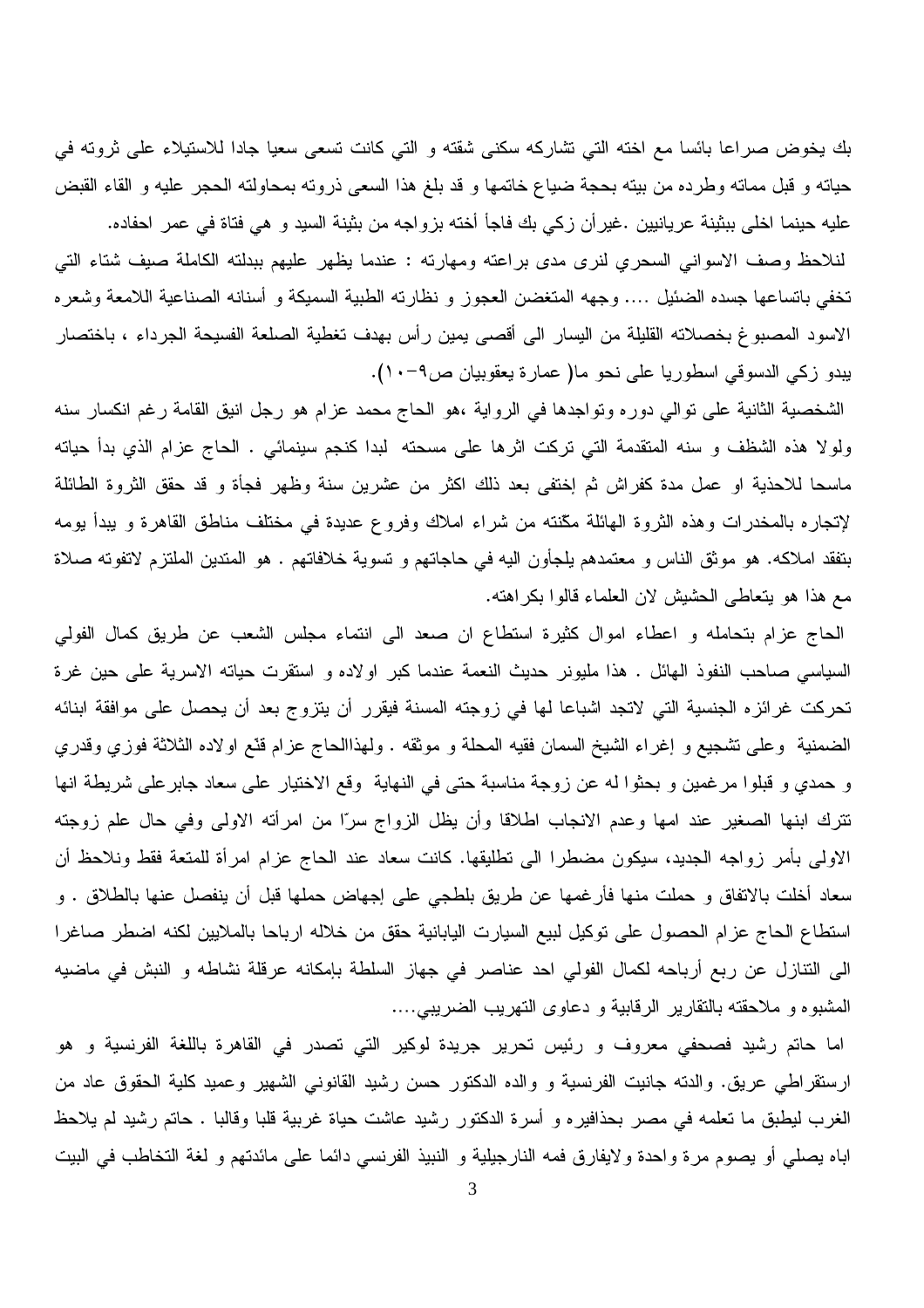كانت الفرنسية . وكانت جانيت امه مترجمة في السفارة الفرنسية كان يشغل كل وقتها . ولها علاقة مشبوهة بالمسيوبينار سكريترالسفارة وفي هذه البيئة نشأ ونرعرع حاتم رشيد. وبكلمة أخرى كان ابواه مشغولين عنه بعملهما و تركاه لرعاية الخدم حتى فعل به ما فعل وحدا به في النهاية إدمانه للشذوذ الجنسي بيد احد خدميه باسم إدريس في الناسع من عمره هتك عرضه . حاتم من الشواذ المحافظين و كان الشذوذ في حياة حاتم هامشيا محددا بإحكام ولم يكن مجرد مخنث بل هو شخص موهوب جعلته تجارب حياته التي تمتد سنه الى الخامسة و الاربعين محنكا و وصل بكفائته وذكائه الى قمة نجاح المهنى هو مثقف من أعلى مستويات يجيد عدة لغات بطلاقة يريد ان يضيق حياته الشاذة و يقتصرها على الليالي و يعيش يومه العادي كصحفى و مسئول قيادي وفي الليل يمارس لذته لبضع ساعات في الفراش و يبرّر هذا المزاج طبيعيا و أن الناس في الدنيا لهم مزاج معين يتخففون به من ضغوط الحياة و يعتبر شذوذه شئ من ولوع الناس بالخمر والحشيش أوالنساء أو القمار و هذه الاشياء لم يقلل من نجاحه أواحترام الناس لنفسه ويريد أن يكون له عشيقا ثابتا لئلا يعترض من جانب عشاق مختلفة الى السرقة و الاهانة و الابنزاز و الضرب بطريقة الوحشية و لهذا اختارعبدربه فجأة الذي يشبه عشيقه الاول ادريس كثيرا وتم قتله على يد هذاالرجل. لنرى التوصيف البارع للاسواني حول حاتم رشيد بهذا الاسلوب: حاتم لا يبتذل نفسه و لايضع مساحيق على وجهه أو يتأود بطريقة مثيرة … وهو في مظهره و سلوكه يقف دائما ببراعة مابين الأناقة و الناعمة و التخنث …بدأ بأناقته و قده الرشيق و ملامحه الفرنسية الدقيقة أشبه بنجم سينمائي متألق لولا التجاعيد التي تركتها على وجهه الحياة الصاخبة و ذلك الاربداد الغامض الكريه البائس الذي يغلف دائما وجوه الشواذ( عمارة يعقوبيان،ص٥٥-٥٦)

عبدربه الرجل الفقيرالصعيدي الذي اصطاده حاتم رشيد من بين جنود الامن المركزي و بأعطائه المال الكثير و أغرائه باشتراء الكشك و استأجار الحجرة في فوق سطح عمارة يعقوبيان جعله عشيقه الخاص . وحاتم رشيد لأن يظل مع عبدربه يلبي كل حاجاته و معاملته بعبدربه كان كريما.عاش عبدربه مع حاتم معذبا بالشعور الدينبي و خاف من الله هو في بلده الصعيدي معروف بالشيخ ويصلبي صلاة النوافل ويصوم رمضان والسنن وحاليا يشرب الخمر و ينام ًمع حاتم.

عبدربه بعد انتهاء فترةالنجنيد أحضر زوجته هدية و ولده الرضيع، وائل، و سكنوا في الحجرة التي استأجرها حاتم رشيد لمهم كانت علاقته بزوجته متوترة ولاسيما بعد وفاة ابنهما وائل و يعتبرانها نوعا من العقاب والجزاء الالهي علمي ممارسته اللواط ، و قررعلي الخروج من حياة حاتم بانتقاله من العمارة وسكني في منطقة أخرى ولكن حاتم يلاحقه و يغريه بمال كان عبدربه في اشدّ الحاجة اليه و لايستطيع أن يستغني عنه. في النهاية بعد شهرين من غيبته يجده حاتم ويطلب منه ان يبيت معه ليلة ليحصل على مهنة جديدة و مال كثير لانه منذ ترك الكشك لم يجد شغلا مناسبا وكان مدينا بكثير ويبرر استجابته لدعوة حاتم ضرورة فرضها الظروف و الله سيتوب عليه بعد انقطاع علاقته بحاتم و سوف يذهب لأداء الحج ليعود نقيا من الذنوب. وماإن يريد أن يخرج من حياته حتى اعترضه حاتم و وقع في الليله الاخيرة شجارو صراع عنيف بين حاتم و عبدربه و ادَّى الى قُتل حاتم على يد عبدربه. لنستلذ بوصف عبدربه بقلم علاء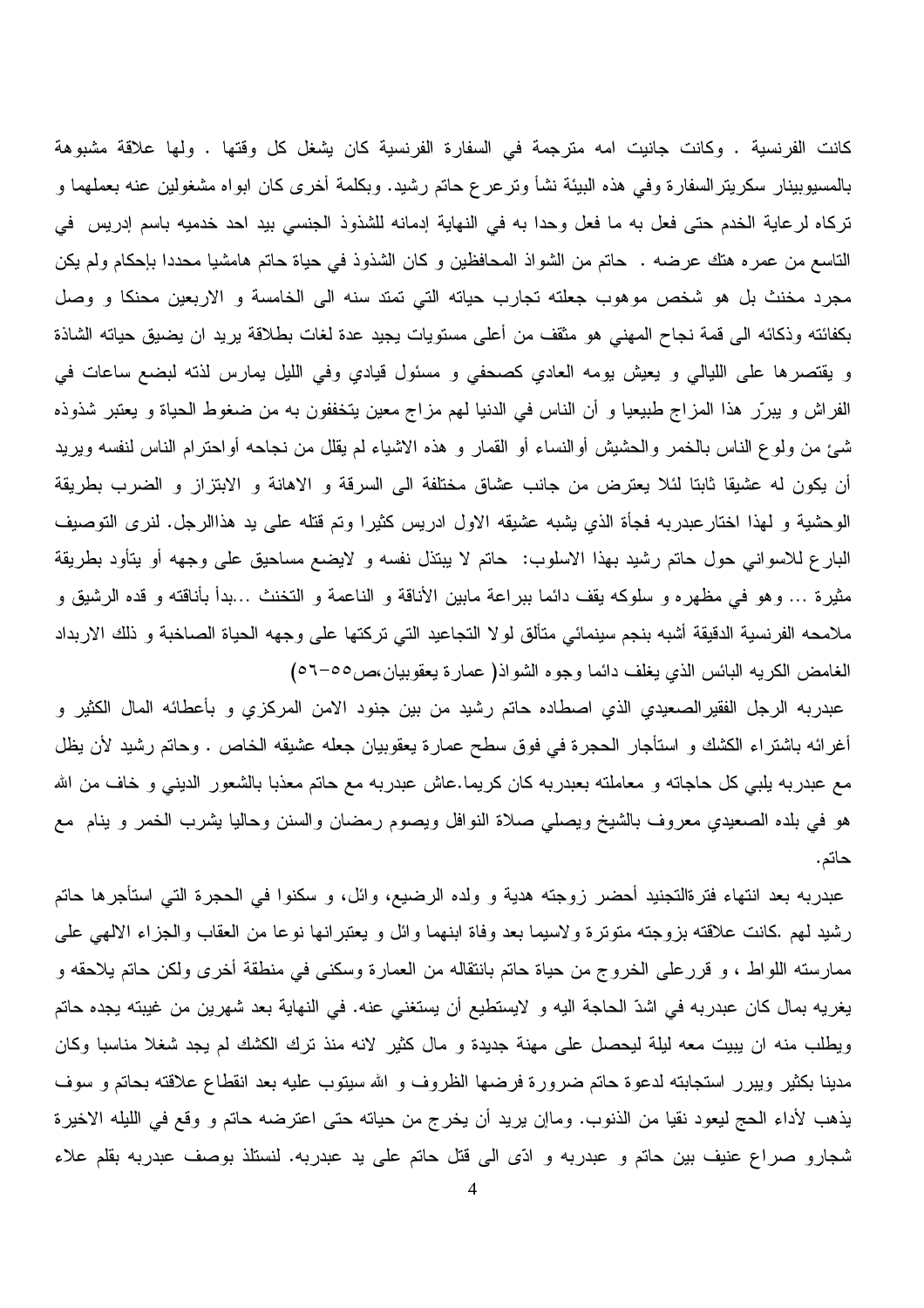الأسواني : وجهه الأسمر الداكن و شفتاه الغليظتان و أنفه الزنجي الافطس و الحاجبان الثقيلان اللذان يمنحان وجهه طابعه الصارم ( عمارة يعقوبيان،١١٠ص )

د. علاء الاسواني برى و يؤمن بأن النساء اللاتي تشكلن ٧٠%من قرائه كائنة حساسة مملوءة بالمشاعر و بحاجة دائما الى المساعدة و الدعم بعيدا عن مفهوم السيطرة كما أنها اكثر وضوحا و صراحة من الرجل.

أما النساء اللاتـى لعبن دورا فـى هذه الرواية فتحوي بثينة السيد و فيفي و رباب و سعاد جابر و دولت اخت زكـي بك و رضوي و كريستين و جانيت أم حاتم رشيد و هدية امرأة عبدربه.

رضوى التي تزوجت إلى رجل ينتمي للجماعة الاسلامية و كما تصفه رضوى « كتبوافي الصحف أنه أطلق النار على الضباط فاضطروا الى قتله ويعلم الله أنه تلك الليلة لم يطلق طلقة واحدة من سلاحه… طرقواعليه الباب و بمجرد أن فتح أطلقوا عدة دفعات من الألمي فاستشهد فورا و ثلاثة اخوة معه قتلوهم متعمدين و كان بوسعهم لو ارادوا أن يعتقلوهم أحياء »( عمارة يعقوبيان ،ص٣٠٧). و بقتله و نحت وطأة و ضغط أسرتها التجأت مع ابنها الى مخيم الجماعة ورجوت من الشيخ بلال قائد الندريبات القتالية أن يسمح لها بالمعيشة في المعسكر في أطراف الصحراء و نزوجت من جديد من طه الشاذلمي و نفجعت رضوى من جديد بمقتل زوجها الثانبي أي طه على يد رجال الامن مرة أخرى من جرّاء تنفيذ عملية اغتيال ضابط أمن الدولة كما تناولنا أنفا.

الشخصية الثانية هي سعاد جابرالتي نزوجت من نقاش نحبه ، سافر الى العراق بحثا عن لقمة العيش ونرك لها طفلا وانقطعت اخباره و حكمت لها المحكمة بالطلاق خوفا عليها من الفتنة . أضطرت سعاد الى العمل و تعانى من شظف العيش حتى يأتيها الحاج عزام واستفسر حولها سرًا ورغم ظروفها الصعبة أشاد الناس باخلاقها جميعا . ويتم الاتفاق بين الطرفين و كانت صفقة محسوبة تحصل سعاد بموجبها على الامان المادي و نؤمن مستقبل ابنها مقابل أن تقدم جسدها لهذا العجوز الذي اشترط عليها أن نترك ابنها في الاسكندرية عند اخيها ويبقى الزواج سريا و لاتنجب اطفالا وفي حال مخالفتها لأي من الشروط السابقة يعتبر العقد لاغيا. كل يوم بعد أن يؤدي الحاج صلاة العصر يصعد اليها في الشقة التي اشتراها من أجلها من عمارة يعقوبيان ليمارس الجنس معها فتصطنع اللهفة للقاء به و تشعر بفحولته رغم أنها تشعربالقرف من جسده الابيض المجعد ومن قواه الخامدةو لاتمنع نفسها من مقارنته بفحولة زوجها الشاب. وكم تبكي على حالها و حال ولدها الذي حرم من رؤيته و الحاج يريدها للجنس فقط ولازالة هذه الحالة و حصول على الامان الاكثر حملت من الحاج و لما تخبره فيثور و تثور هي و تخرج ما في خوالج صدرها و جوفها وتتحداه معلنة رفضها التخلص من جنينها و لاتستجيب لا لاغراءاته و لا لتهديداته و لا لكلام الشيخ السمان الذي يحضره لتقنيعها و التخلص من جنينها فذلك ليس محرما لان الروح لم نتفخ فيه حتى الشهر الثالث و عندما تفشل الحاج من محاولاته يلتجأ الى البلطجة لإجهاض زوجته فيرسل من يخدرها ليلا ثم ينقلها الى المستشفى حيث يتم اجهاض ولدها بذريعة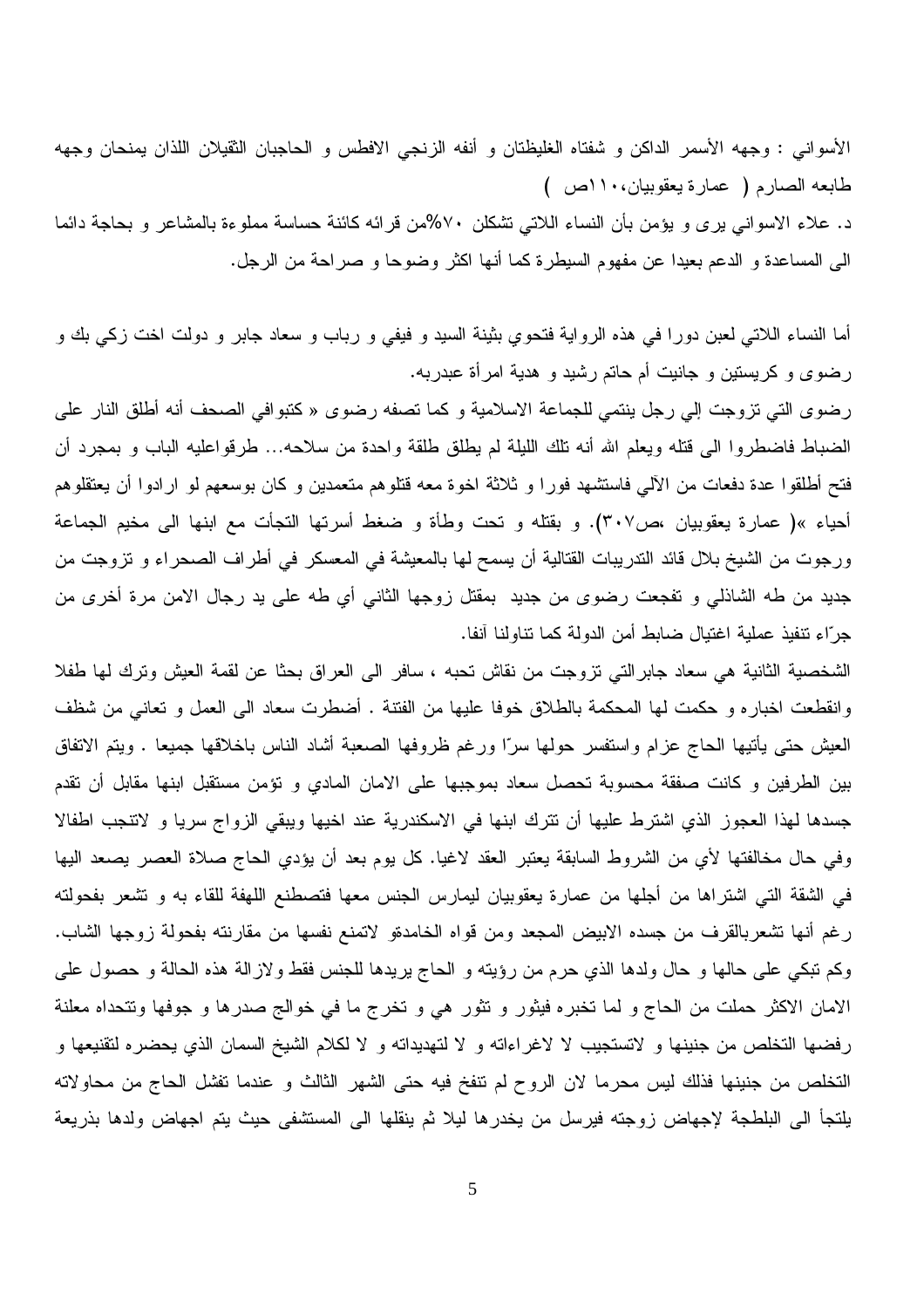تعرضها لنزيف حاد و بعدها يطلقها ويرميها كمنديل وسخ و يعطيها مهرها مع تهديدها بعدم اثارة مشاكل و بهذا الاسلوب نطوي حياة سعاد جابر على يد الحاج الطفيلي حديث النعمة.

نصل الى دور جانيت أم حاتم رشيد الشاذ التي نزوجت من الدكتورحسن رشيد و تعمل مترجمة في السفارة الفرنسية و كانت لها علاقات الجنسية مع سكرينر السفارة ويعتبر حاتم زواجها من ابيه فرصة صعود اجتماعى حقيقية لعاملة بار . ومع ذلك يحتقر والدته لانها تحتقر مصر و تخونه و لاتجد الوقت لتهتم بإبنها و المرأة هذه كانت من قاع المجتمع الفرنسي وكانت ثمرة زواجهما انسان شاذ . كانت جانيت بعد موت زوجها فجأة هي ايضا تموت و تبقى لحاتم مقدارا لا بأس به من المال.

نصل إلى أكثر شخصيات بروزا و إثارة في الرواية فها هي بثينة السيد حبيبة طه الشاذلي ابن البواب بحكم سكونتهما في سطح العمارة و قد تعاهدا على الزواج و انجاب الاولاد لكن فجأت بموت ولدها فشلت برامجهما. يجب عليها أن تساعد امها التي نعمل خادمة بعد موت زوجها وبعد حصولها على ديبلم النجارة بحثت عن عمل و خلال عام واحد نتقلت بين اعمال عديدة لتحرشات الرجال بها. وتركها لعملها ادّى الى امتعاض امها وعلمت من فيفي ابنة جارتهم في سطح العمارة كيف تساير صاحب عمله في حدود حتى تحافظ على نفسها و شغلها و ايضا علمتها كيف تعتني بانفسها وما يجب فعله بعد اللقاء بصاحب عملها. وقناع البراءة المزيف والتواطؤ من جانب امها نؤكد اشتراكها معها في الجريمة وعندما نرى السيدات الثريات الانيقات، تتخيل كم مرة أسلمت حتى تحصل على هذا المال لقاءاتها مع اصحاب عملها و شعورها بالذنب اورثتاها مرارة وفسوة و كثيرا ما نفكر بأن الله اراد لمها السقوط و لو اراد غير ذلك لخلقها ثرية و لم تعد قادرة على الصلاة لأنها في داخلها تخجل من مواجهة ربّها ۖ و تشعر بانها نجسة مهما توضأت . وبعد أن نبيع جسدها لأول مرة نكره رؤية طه ونتركه واخيرا نعرفت على زكي بك ونعمل عندها كسيكرنيرة و هي نفكر ان تحتال عليه مقابل خمسة الأف جنية لكنها نقع بحبه بعد أن نرى معاملته الحنون و عطفه و تصرفه الانساني معها فترفض أن تخدعه مقابل مال كثير ونتتهى الرواية بزواج زكى بك العجوزالارستقراطي في الخامس و الستين من عمره و بثينة في العشرين من عمرها ابنة القاع الاجتماعي الفقير. كما راينا النساء محبطات مخفقات ممزقات تطحنهن الظروف الاجتماعية والاقتصادية والاسياسية الخشنة من وفاة الاب أو الزوج المبكرة ثم الضطرار الى خدمة أو التسيلم ببيع جسدها المقابل الحفاظ على العمل الزوج.

اما بالنسبة لرجال الدين كلهم منبوذة من الشيخ شاكر إمام مسجد انس بن مالك أحد قيادات الجماعة الاسلامية و من معترضي الحكومة واحتلال العراق من جانب المحتلين و دعم حكومة مصر منهم. و الذي يسوق الطلبة الى الجهاد في وجه الحكام الخونة و الظالمين و امريكا واسرائيل وبموت طه الشاذلي على يد رجال الامن بشير الكاتب استحالة حل مشاكل المجتمع المصري عن طريق العنف الديني . و الشيخ السمان موثق المنطقة و مرشدهم ومعتمد الحاج عزام و طرف استثماراته و هو من فقهاء السلاطين و رجال المال فهو يؤيد العدوان الأمريكي على العراق عام ١٩٩٠واصبح نجما يستضيفه التلفزيون ليدافع عن قرار الاستعانة بالقوات الأمريكية ضد العراق. و امام جامع بلد عبدربه الصعيدي